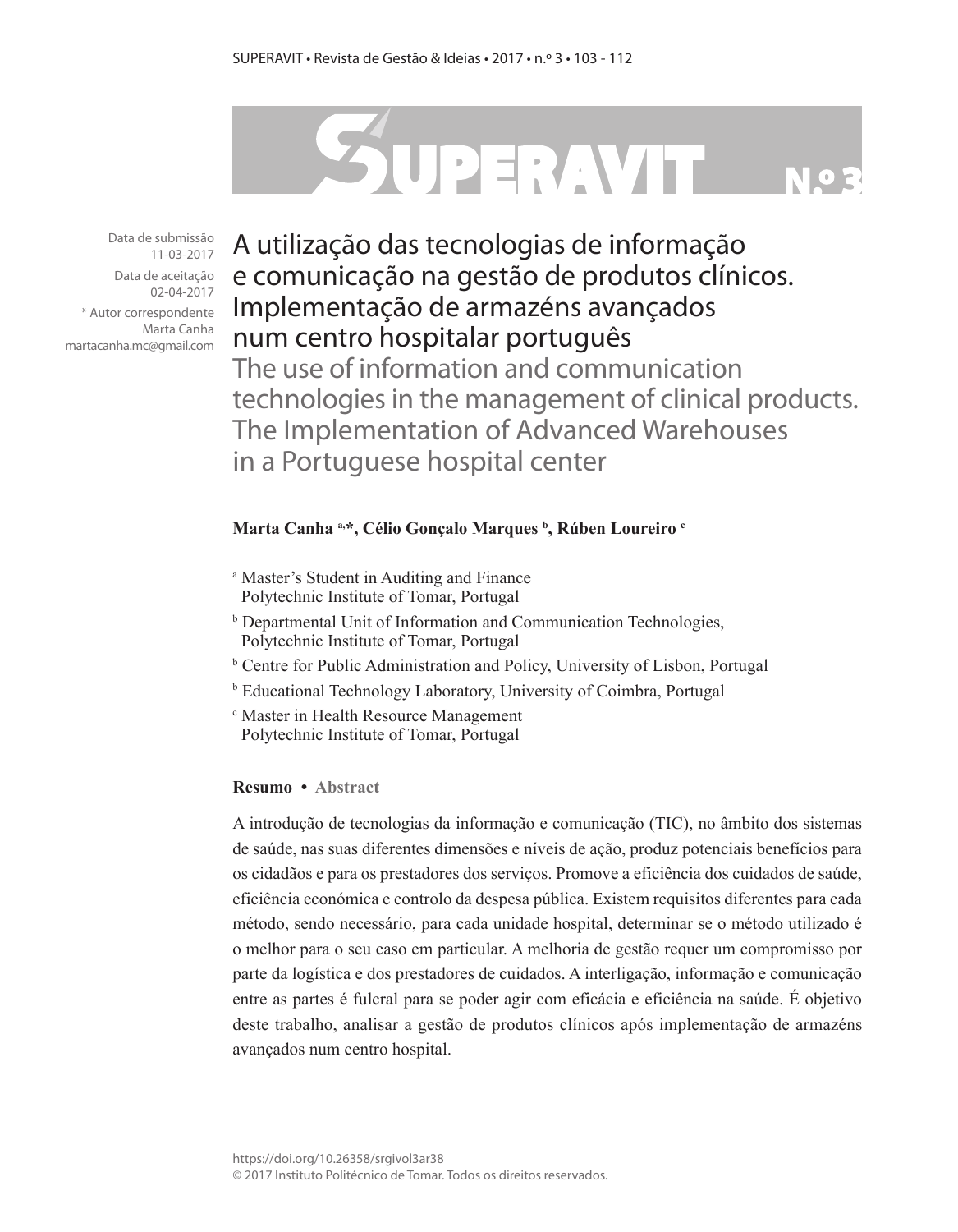### A utilização das tecnologias de informação e comunicação na gestão de produtos clínicos. Implementação de armazéns avançados num centro hospitalar português

The introduction of information and communication technologies (ICT) within health systems in their different dimensions and levels of action has potential benefits for citizens and service providers. It promotes health care efficiency, economic efficiency and control of public spending. There are different requirements for each method, and it is necessary for each hospital to determine if the method used is the best for your particular case. Improved management requires a commitment on the part of logistics and care providers. Interconnection, information and communication between the parties is central to being able to act effectively and efficiently in health. The objective of this work is to analyze the management of clinical products after the implementation of advanced warehouses in a hospital center.

## **Palavras-Chave • Keywords**

Sistemas de Informação; Logística Hospitalar; Centro Hospitalar; Armazéns Avançados. Information Systems; Hospital Logistics; Hospital Center; Advanced Warehouses.

# **1. Introduction**

The World Health Organization (WHO) understands health as "physical, mental and social well-being, not merely the absence of disease or infirmity" (WHO, 2016).

Social health (social well-being) is the response or adjustment to environmental demands, and it fundamentally depends on the social-economical conditions of the surrounding environment, of the distribution of wealth, and of the opportunities granted to the individual so that they may become part of the community´s organized effort. "Social Health" is more of a collective than individual (WHO, 2016).

Some of the planned orientations for 2016 (Plano Nacional Saúde, 2010) sought the creation of a system for management, articulation/integration and continued care as well as the reinforcement of measures for the rational use of medicine and medical apparatus based in cost-efficiency analysis's.

The acquisition and management of materials must be the target of a very special care, the Supply Chain Management (SCM) being one of the main areas where it is possible to gain some improvement. The main use of Advanced Warehouses (AW) would be to fulfill that role. An investment in information systems that optimize the data gathering process while translating the information to management making it effective and efficient for service providing while advocating its profitability.

In this study, we will approach information systems in health as well as logistics' management with the purpose of defining how important their connection is. We intend to evaluate and measure their interconnection and efficiency in a hospital center and if necessary, propose improvements.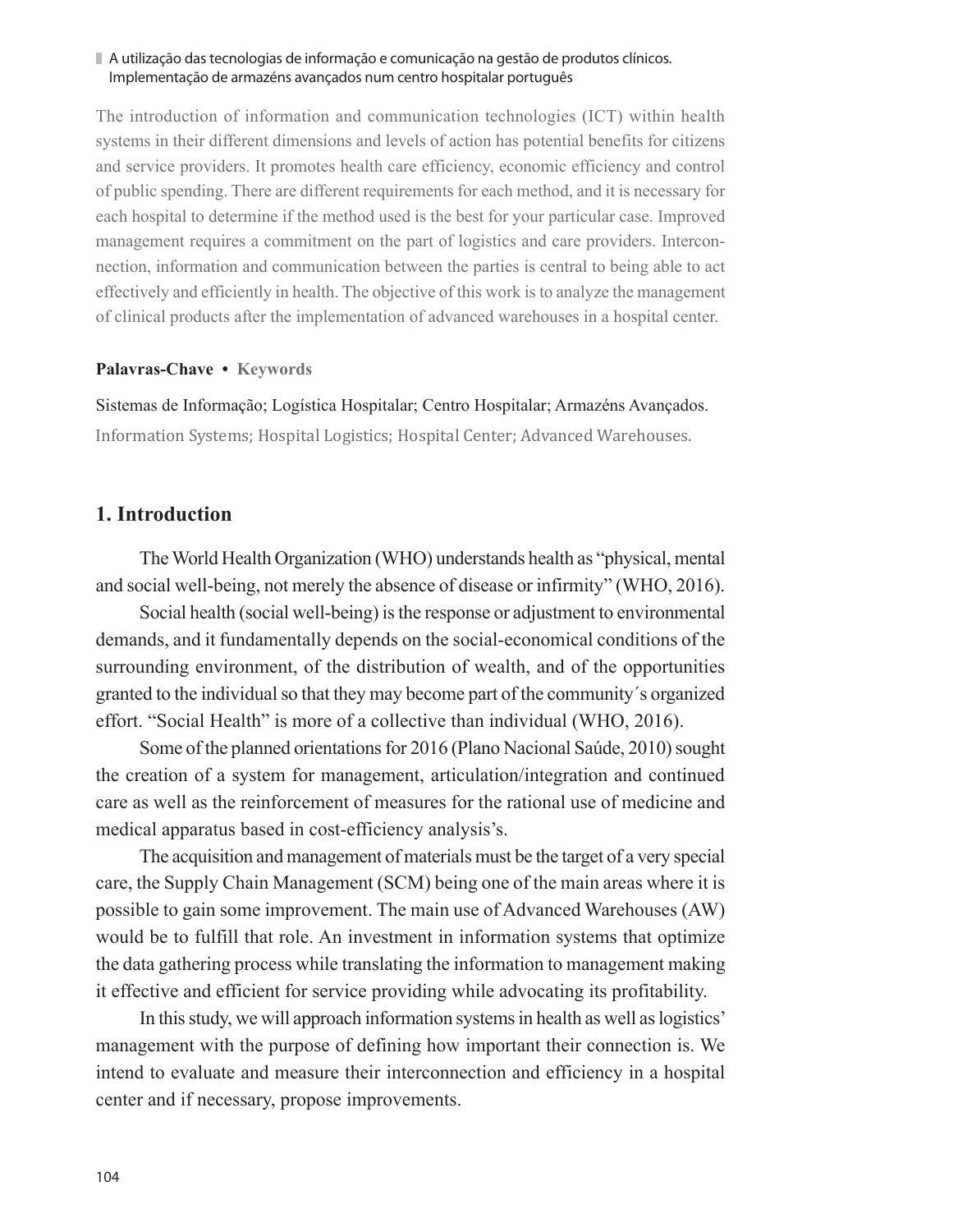# **2. Information Systems in Health**

One of the strategic objectives in The National Health Service (NHS) is the rational and efficient use of available resources. Improving performance and increasing the rigor in management will lead to an investment in information systems (Plano Nacional Saúde, 2015). Their use in the field of health constitutes an essential element for the promotion of safer relationships in healthcare as well as increased accessibility and efficiency that stem from their ability to supply useful information for the decision-making by health professionals (Jardim & Martins, 2016). The introduction of ICT in healthcare also plays a predominant role in economic efficiency and control of public debt (Pereira, 2009). There has been investment in ICT, but that investment, when applied to information systems of hospital units is rudimentary. There are different requirements, in human resources, supplies, space and finances for different methods, which requires that each hospital must determine which single or conjugation of methods it believes will be best applied in their case.

In the last few years, a great number of economical, logistics, operational and management studies have greatly increased knowledge in the health area (Costa, 2013).

According to the National Health Plan (Plano Nacional Saúde, 2010) information systems in health are understood as not only tools for authorities and health professionals, but also as personalized health systems for beneficiaries. They are formal and technological systems used (or to be used) in an institutional context of healthcare, in order to provide health care for management and administrative purposes, be it in public, private or other hospitals. The beneficiary may or may not be one of those systems' users.

ICT in health are intimately connected with the E-Health (Plano Nacional Saúde, 2010). The production of updated and reliable information on health is a key element for strengthening and developing health systems, rectifying disparities in health access by different users (Olaniran & Zhang, 2016), and should be available to health professionals globally. Health institutions must be equipped with ICT that can respond to any looming emergencies.

The variables to consider, must be, in order to best fit the national reality, separated by the objectives given to each system, while maintaining a set of questions/ variables that can be gathered to help understand and evaluate their functionality, health gains, time and efficiency for the beneficiary which will lead to an efficient, effective and equitable system (Rouse & Serban, 2014).

Due to the high investment associated with stocks, the need to adopt stock management systems, for supply and distribution, which are adequate and effective,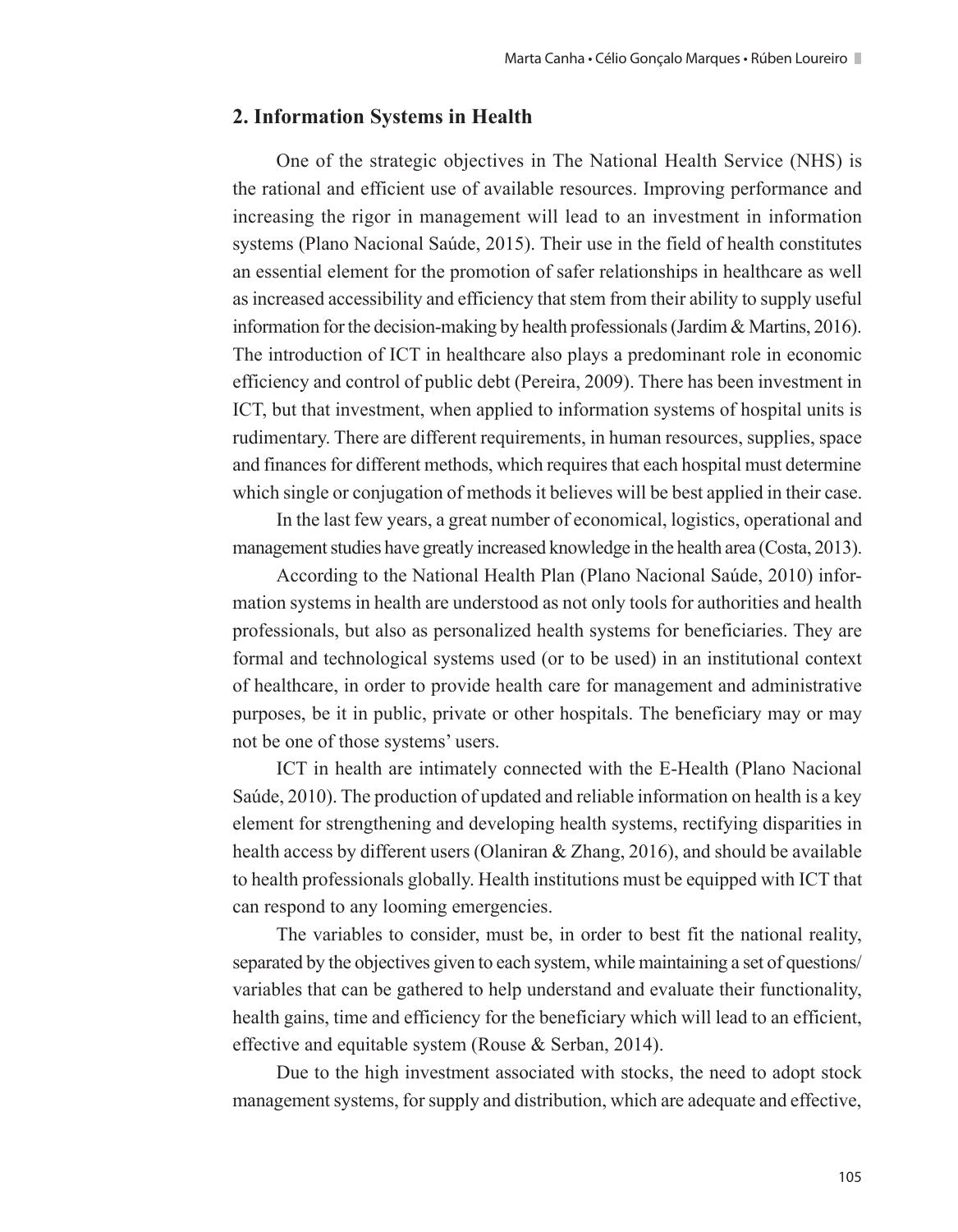becomes much more visible, in order to deal with the inherent complexity of product consumption while gaining significant gains in health organizations.

"This in turn, leads to an increased awareness of stock management, as in the hierarchy of hospital unit expenses, medicines, consumables, supplies, external services and fixed asset purchases will be in second and often times first place" (Costa, 2013). The importance of stock purchase and management is recognized due to its dimension, as well as the care that must be taken by the organizations in handling the chain of supply, which is one of the main areas where improvement is possible. There are several methodologies and tools, and is up to each organization to adequately adopt them.

The lean philosophy (do more with less) first introduced in the automobile production (Ohno, 1998) after the second world war, has been in the last few years applied to the health sector, with the purpose of optimizing, reducing waste and increasing productivity, in patient healthcare and resource use. According to Vargas (2015), therein unanimity in the literature in the distinction between methodology and tool, methodology being defined as the orientation (path) followed in implementing and maintaining the lean philosophy which aims to organize and standardize space, while promoting a spirit for rigor, discipline and organization in the workplace; and tool being defined as the practice (technique) used to achieve the goals, be them identification or elimination of waste.

There are five stages"5S":

- **›** 1º Classify (Seiri) consists of classifying materials in the workplace as necessary, frequently used, infrequently used, unnecessary/obsolete and segregate the latter so that all may deem them unnecessary;
- **›** 2º Organize (Seiton) this organization defines "a place for each thing and everything in its place". Of the non-segregated materials, those of frequent use should be close to the workspace, and the infrequently used further away in order to optimize movement and dislocations;
- **›** 3º Clean (Seisou) All the workspace, machines, tools and the floor itself, must be clean in order to guarantee the preservation of machines and tools as well as to facilitate the detection of anomalies;
- **›** 4º Standardize (Seiketsu) Create space organization practices. This standardization consists of defining norms for shelving and cleaning, identifying visual aids, including colors, lights, and direction indicators that allow the fulfillment of the previous three "Ss";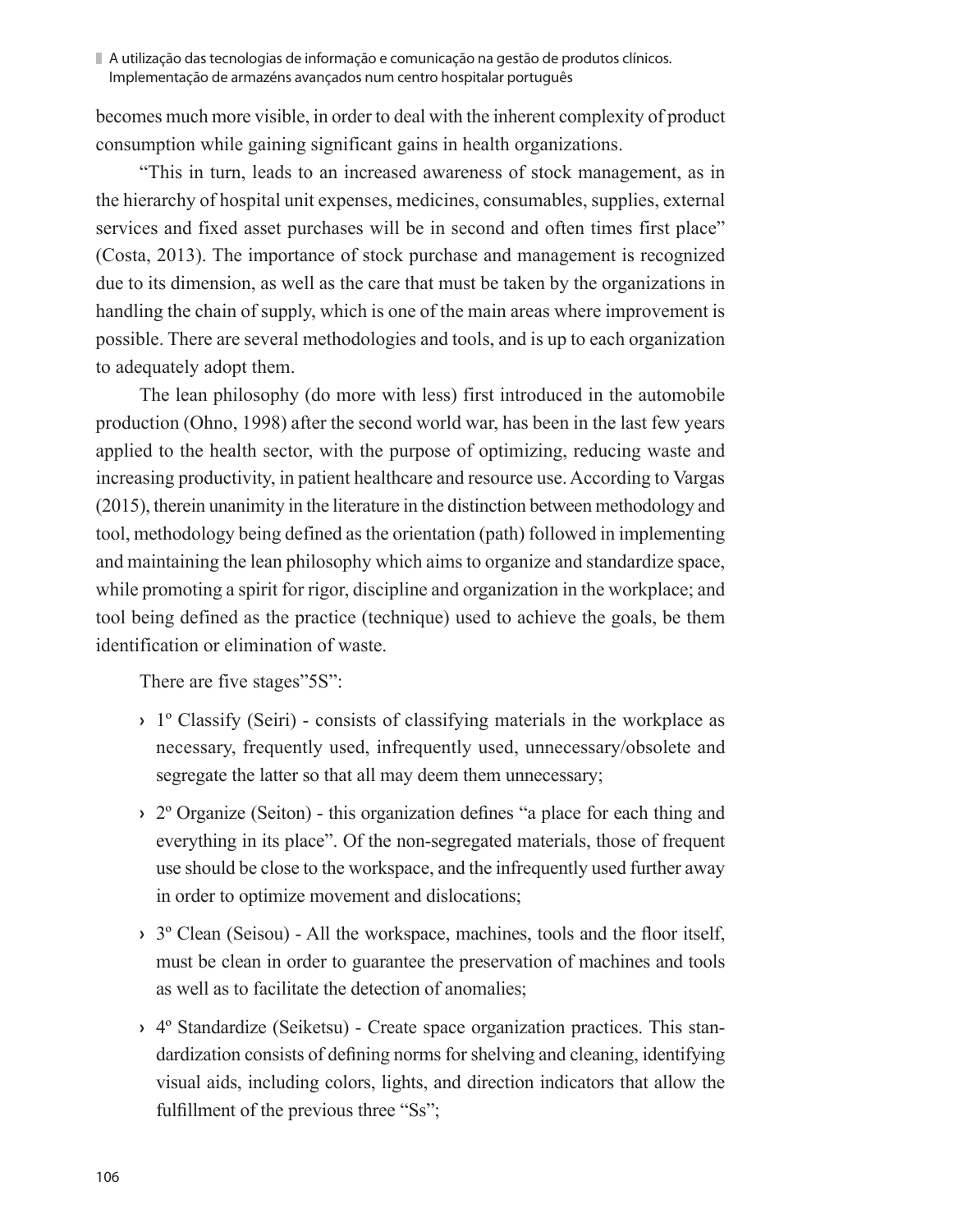**›** Discipline (*Shitsuke)* - maintain the previous four "Ss". This discipline requires the development of self-discipline as well as creating the habit of involving collaborators in periodical audits of the workplaces with the purpose of improving workspaces, rectify deviates and cultivate the appreciation and pride for the workspace.

There are many advantages to applying this tool: the creation of a clean and pleasant workspace, that promotes a preventive approach and reduces possible means of contamination; eliminates variability; optimizes movements and increments the speed of access to tools and supplies, thereby reducing setup and cycle times; eliminates excess stock and reduces or eliminates non-quality.

It is a very useful and extremely important tool, for it simultaneously acts to eliminate many of the wastes identified above.

# **3. Logistic Management**

According to Poulin (2003), we can consider logistic management as an integrated function of a company, whose mission, is to make available desired products and services, in the correct time and place, with the highest efficiency possible for the organization in order for it to maintain itfinancially competitive and productive. For this reason, at present, logistic management is treated as a strategic affair, with a prominent role in corporations, due to its perceived role in their sucess or failure.

Considering that health care providers are one of the areas that require greater attention, where the expectations of the users and the levels of expenses are growing, the reduction of costs in health care assume the greatest importance.

The main advantage in optimizing the whole hospital's logistics circuit, in comparison with other improvements, is that a hospital's efficient and effective logistics' management reduces the hospital costs without reducing the service and quality for the beneficiary (Jarret, 2006).

Thus, it is fundamental for hospitals that they reduce costs in logistics activities by adopting modern techniques for managing and controlling stocks.

The SCM is the process that integrates the management of all the logistics from the supplies to the client. In spite of the apparent simplicity of the concept, the advances in the ICT as in the strategic concepts, have led to the rise of new concepts, among which: an integrated management of the supply chain, management of the logistics' channel, organizational efficiency, environmental logistics, reverse logistics and the awareness of the globalization effect.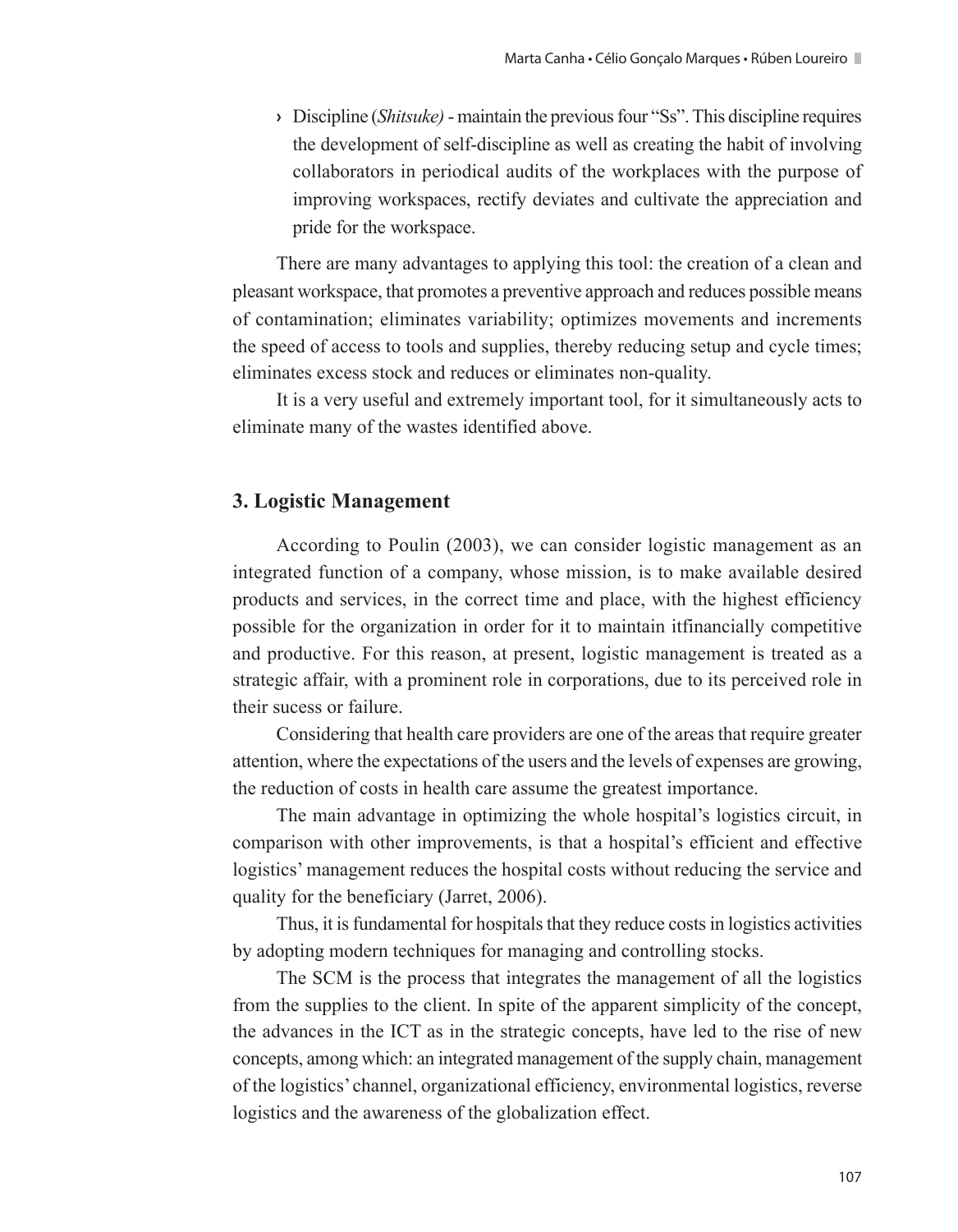The hospitals supply chain does not differ in its essence from any other corporations supply chain (supplier-warehouse-consumption). From the shipping of supplies until its arrival to the hospital, storage, transport from the main warehouse to the services' warehouses and finally the delivery of the supplies to the places where the beneficiary will receive treatment and will consume the product.

One of the issues that occurs in the hospital's chain of supply comes from the fact that its actions are independent, which leads to maladjusted incentives and opposing objectives, which hinders the proper functioning of the whole (Schneller, & Smeltzer, 2006.

Hospital logistics have different methods that help with goods management, some of them are the level restocking and supply system of electronically controlled cabinets (Osório, 2009).

In the level restocking it is necessary to determine minimal and maximum stocks.

These levels are determined both by the provisioning process and the consumer service.

Subsequently the identification of the storage area, with the placement of coded tags for articles and their designation. In the provisioning, the missing quantities are prepared by "picking" and then the level restocking takes place in the service warehouse. This process is automated, and for this, it is necessary that the articles have a bar code as well as the coded tag and designation. It is also necessary to possess portable equipments with optical readout and the use of stock management compatible software, which will allow the reduction of stocks, and ensure shelf life as well as a control for misplaced supplies.

The creation of advanced warehouses comes about with that purpose. They are "built" according to levels:

- **›** It is a warehouse that has defined minimum and maximum stock levels, where products are reset in accordance with those levels (level restocking) - proactive restocking;
- **›** It enables a consumption of stock at moment of use, avoiding stock errors by oversight or absence of registry;
- **›** It allows the browsing of updated stocks (online) for each warehouse at any moment.

Requests and shelving cease to be a responsibility of the service and become a responsibility of Logistics, which with this implementation, also ensures the maintenance and shelving. The one thing that is requested of the service is the correct consumption of products so that the stock is as close to reality as possible,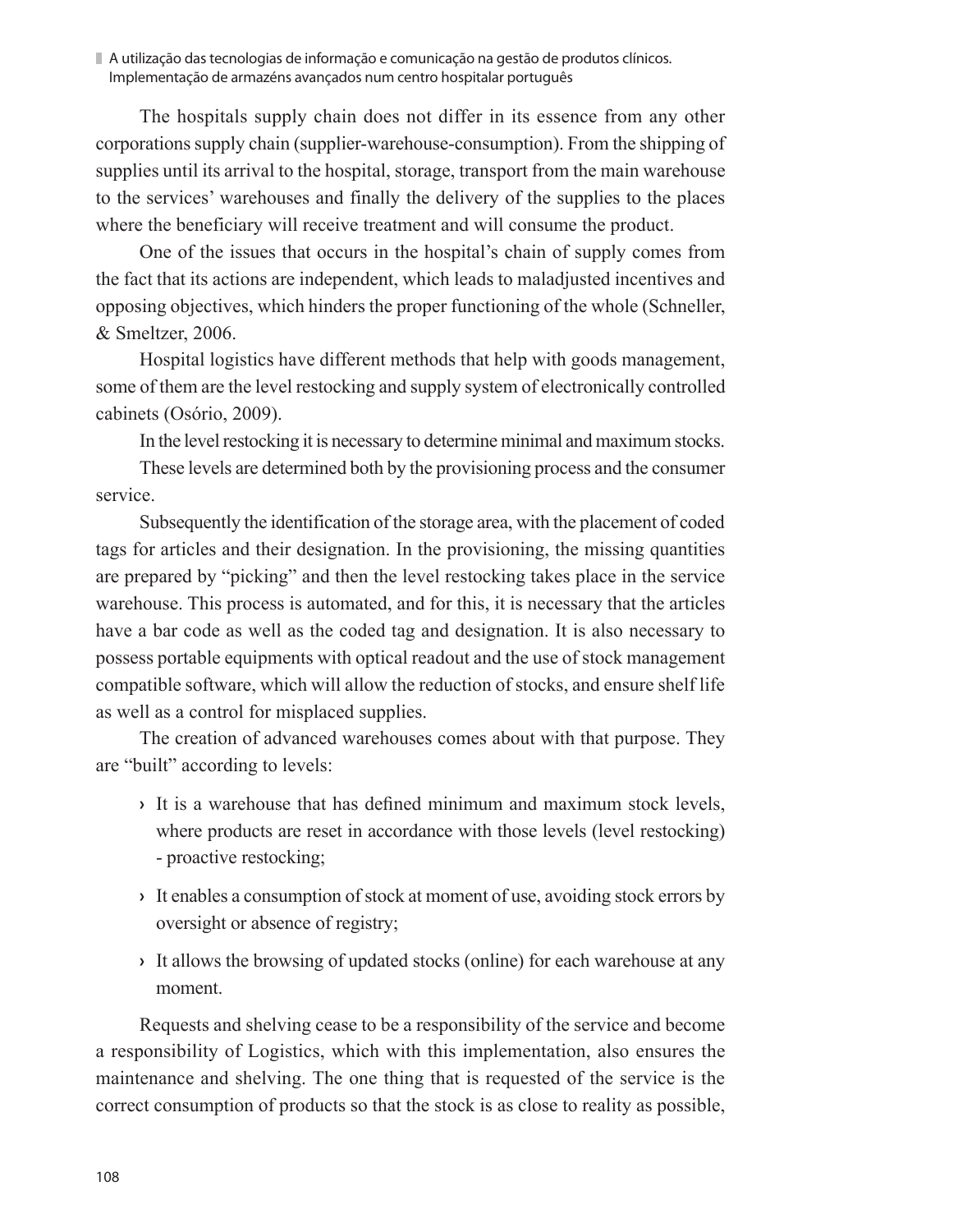that is, that the physical stock matches the computer stock. With this new system, nurses and assistants are granted more time for what is really important, healthcare provision, but it also demands a great commitment on behalf of the service and leads to a great change in the work method.

In the organization, as in many other hospital units, the responsibility and concern of request and material shelving in the various clinical services was entirely up to the head nurses and assistants. These were forced to carry out a request, where they registered the name and quantities produced monthly, fortnightly, weekly and in some cases daily. All this process soaked up an enormous amount of time, because of the required counting and controlling of all the material, while at the same time estimating future needs and drafting the requests. The supply tasks were carried out by the warehouse assistants and the shelving by the service assistants all supervised by the head nurses.

This method led to overblown requests, with an end result of high stockpiles, often over passing the ones in the central warehouse, while other items would be in a state of rupture.

The elevated number of items in the services often lead to the existence of large quantities of expired products. Furthermore, some material would be sent directly to the services, without going through the main warehouse, which made it impossible to catalogue, for example, items used and discarded would only show up in the invoices.

Currently a large part of services make use of stock management based on the advance warehouse system for clinical and pharmaceutical material.

# **4. The Study**

The level restocking method in advanced warehouses was implemented in 2012 in the hospital center in focus, based on a project with the theme "Patient Quality and Security". It aimed to standardize stock management practices in clinical and support services, by adopting more efficient practices which in the long run would reduce costs, improve traceability and security on the patient side.

The project committed itself as one of the strategies of quality sustainable health care improvement, by allowing, via practice standardization, to offer equity in health care providing. The accessibility would be achieved by improving supplies' management, which when rigorous, allows for the necessary supplies at the right time.

Different stock resupplying practices in the units; waste generated by the tendency to hoard supplies, improper use, weak standardization on the use of clinical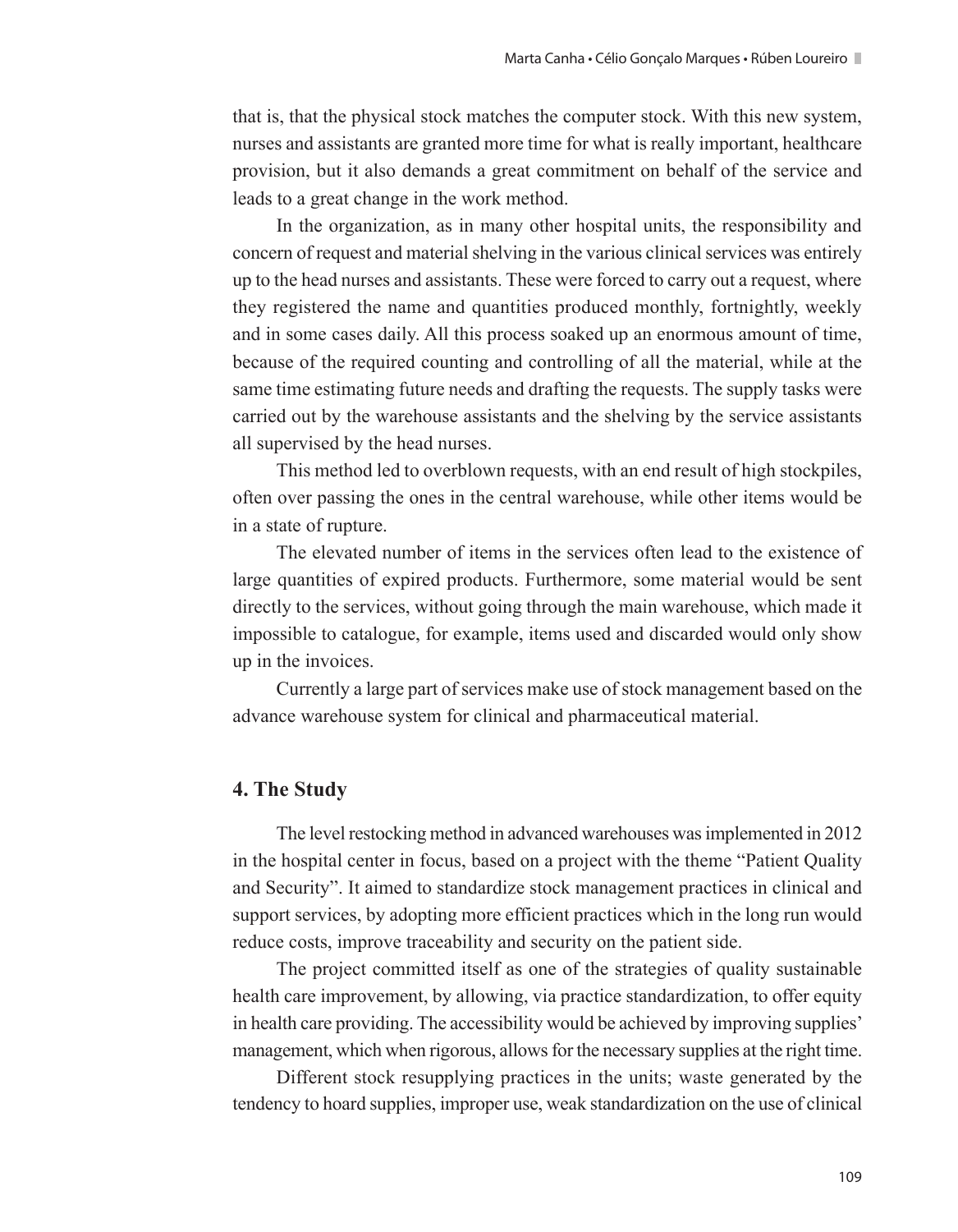A utilização das tecnologias de informação e comunicação na gestão de produtos clínicos. Implementação de armazéns avançados num centro hospitalar português

supplies and associated procedures, weak user accountability; losses on expiration dates, by improper shelving and misplacement, all lead to the project implementation.

It is however fundamental to understand if the implementation process was a success and examine how the system is being applied by the users. It is necessary to measure its effectiveness and validate if it answers the needs of the organization and the users. Measuring the user satisfaction and listening to their opinion is fundamental for the program's success.

Considering the factors previously mentioned, this research question is "What is the impact of information systems in management improvements after implementation of Advanced Warehouses?"

Up until present day, the implementation and maintenance of AWs is adjusted according to service needs and the proposal of the logistics, by complying with the specifications and consumptions. It is necessary at times, to create AWs that one might label as "seasonal".

With this case study, we intend to assess an information system for hospital management. We will look at a public hospital entity with an area of impact of 15 municipalities, serving about 266 thousand inhabitants. Based on the information gathered and the work conducted in management, we will measure the effectiveness and efficiency of the information system according to its implementation and maintenance and its subsequent financial impact on the institution.

It is the specific objective of this study to:

- **›** Determine if the implementation of AW fulfils the goals;
- **›** To assess the satisfaction of the parties involved with the information system;

**›** To analyze the stock management.

For the study, the techniques used will be, content analysis, observation and survey.

We began by conducting and analysis of IS (Information Systems) in health in the field of AWs in Portugal, and by identifying the IS a requirement for the hospital center in the study as well as the critical factors of success:

- **›** Commitment on the part of the hospital in defining objectives and analyzing specifications;
- **›** Active participation by all parties in the different phases of the project;
- **›** Clear definitions for use and accountability;
- **›** Acknowledgment of the need for the system by the users;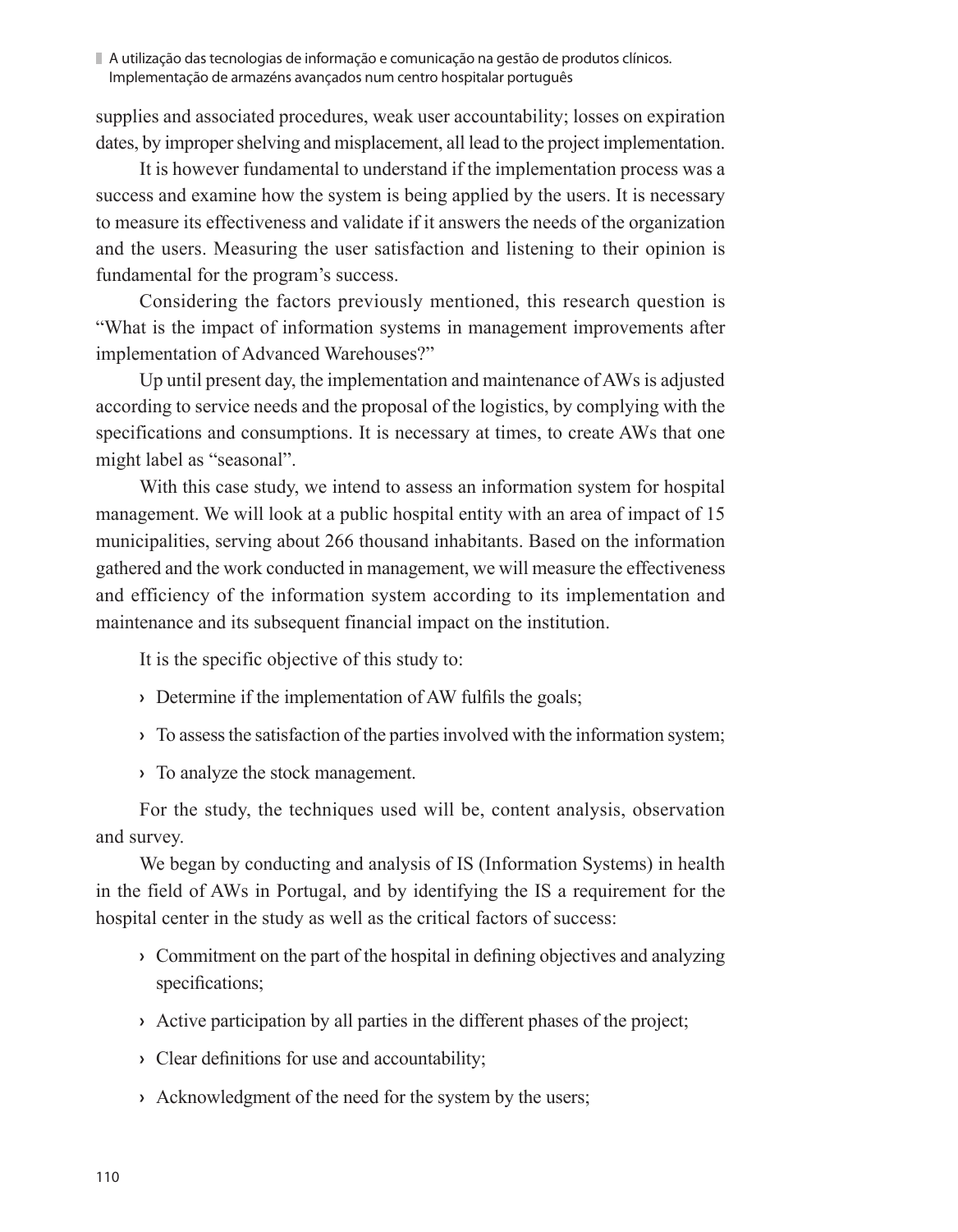**›** Users training and support for system use.

The following step will be creating instruments for data collection.

# **5. Conclusion and Future endeavours**

For health, logistics management is more inclusive, because, not just planning and stock management are involved but also purchases, as well as supplier management and qualification, this makes it a complex and ambitious project. It also impacts Hospital management in particular, because if on the one hand, costs must be taken into account, on the other, health must be a priority, since actions taken will determine the quality and efficiency of the service provided. An integral part of health logistics management is optimizing resources in order to minimize costs and unnecessary labor. The lean principles are seen as tools that allow greater efficiency in health connected services, their main objective being the maximization of value for the patient through an efficient and waste free process.

One of the key points for the correct development of Advanced Warehouses (level restocking) is a well-adjusted IT development that follows the needs of the different parties involved in the process.

The case study presented, meets the need to evaluate the implementation of Advanced Warehouses in a hospital center, by assessing their effectiveness and as a result, minimize/fix problems found daily *in loco*.

To sum up, logistic management in hospital settings is faced with enormous pressure to reduce costs, manage spaces, resources and stocks, without letting it affect the level of service provided. This cost reduction through elimination of wastes, with the optimization of all the inherent process, strives to standardize services and to achieve effective quality by integrating the featured tools as fundamental to all management and organization of health logistics.

## **References**

- **›** Costa, J. A. (2013). *Implementação de Armazéns Avançados em Ambiente Hospitalar. Estudo de Caso*. Dissertação de Mestrado. Braga: Universidade do Minho.
- **›** Jardim, S. V. B. & Martins, A. C.(2016). An Overview and a Future Perspective in Healthcare Information Systems in Portugal. *Encyclopedia of E-Health and Telemedicine*., 987-997.